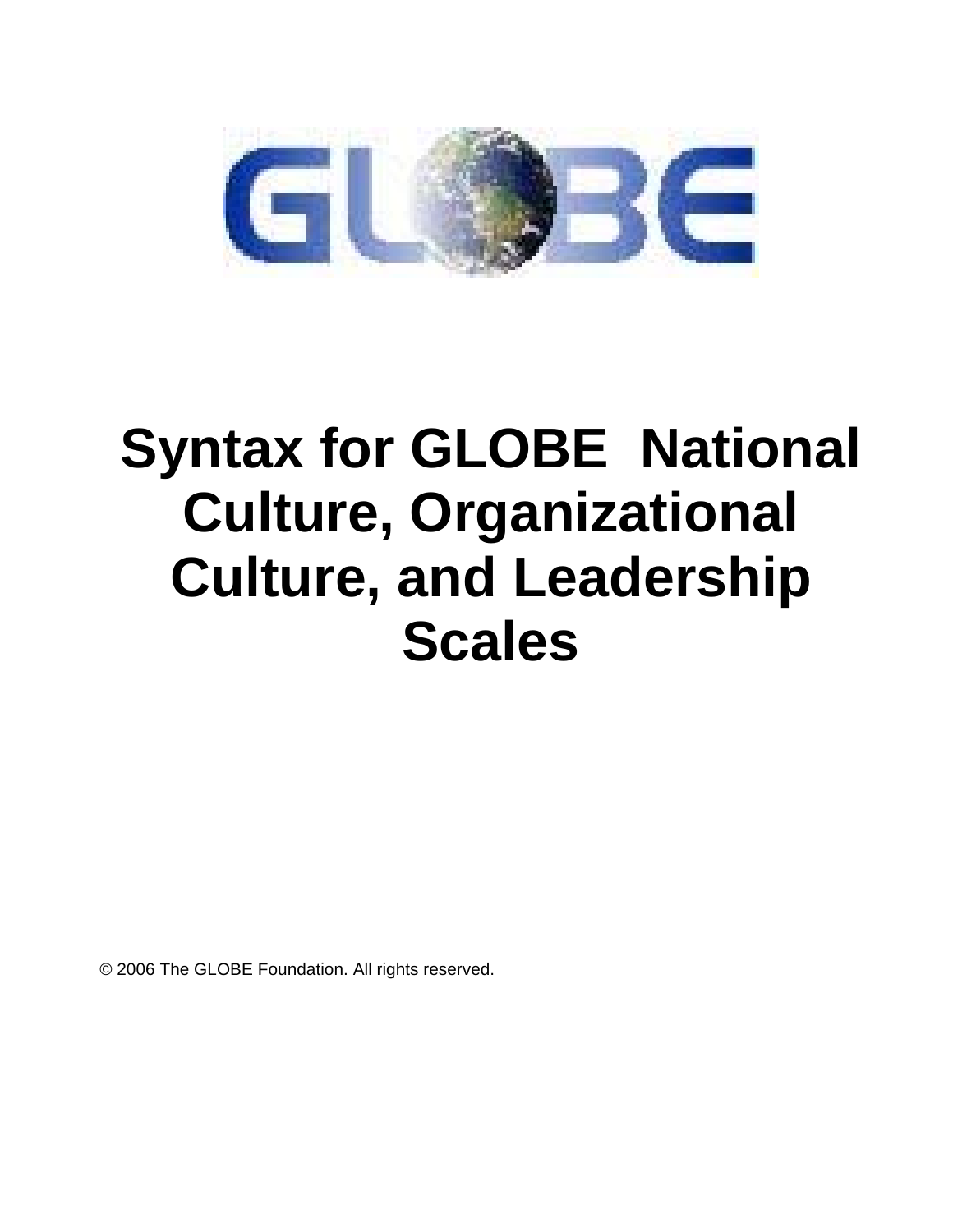# **The 21 GLOBE Leadership Scales**

The GLOBE leadership items are contained in Sections 2 and 4 of both GLOBE survey versions (Form Alpha and Form Beta). All the leadership items are contained and presented in the same order in both survey versions.

| <b>Scale Name</b>                 | <b>Items</b>    |
|-----------------------------------|-----------------|
|                                   | (Average Items) |
| <b>Administratively Competent</b> | $V2_19$         |
|                                   | $V2_34$         |
|                                   | $V4_2$          |
|                                   | $V4_52$         |
| Autocratic                        | $V2_4$          |
|                                   | $V2_36$         |
|                                   | $V4_33$         |
|                                   | $V4_37$         |
|                                   | $V4_48$         |
|                                   | $V4_54$         |
| Autonomous                        | $V2_7$          |
|                                   | $V2_8$          |
|                                   | $V2_2$          |
|                                   | $V4_55$         |
| Charisma 1: Visionary             | $V4_10$         |
|                                   | $V2_{-}56$      |
|                                   | $V4_51$         |
|                                   | $V2_{35}$       |
|                                   | $V2_{13}$       |
|                                   | $V4_11$         |
|                                   | $V2_12$         |
|                                   | $V4_46$         |
|                                   | $V4_{19}$       |
| Charismatic 2: Inspirational      | $V2_48$         |
|                                   | $V2_{-}5$       |
|                                   | $V2_31$         |
|                                   | $V2_32$         |
|                                   | $V4_{20}$       |
|                                   | $V4_26$         |
|                                   | $V4_35$         |
|                                   | $V4_42$         |
| Charisma 3: Self-Sacrifice        | $V2_{14}$       |
|                                   | $V4_30$         |
|                                   | $V4_22$         |
| <b>Conflict Inducer</b>           | $V4_{12}$       |
|                                   | $V2_{-}37$      |
|                                   | $V2_{-6}$       |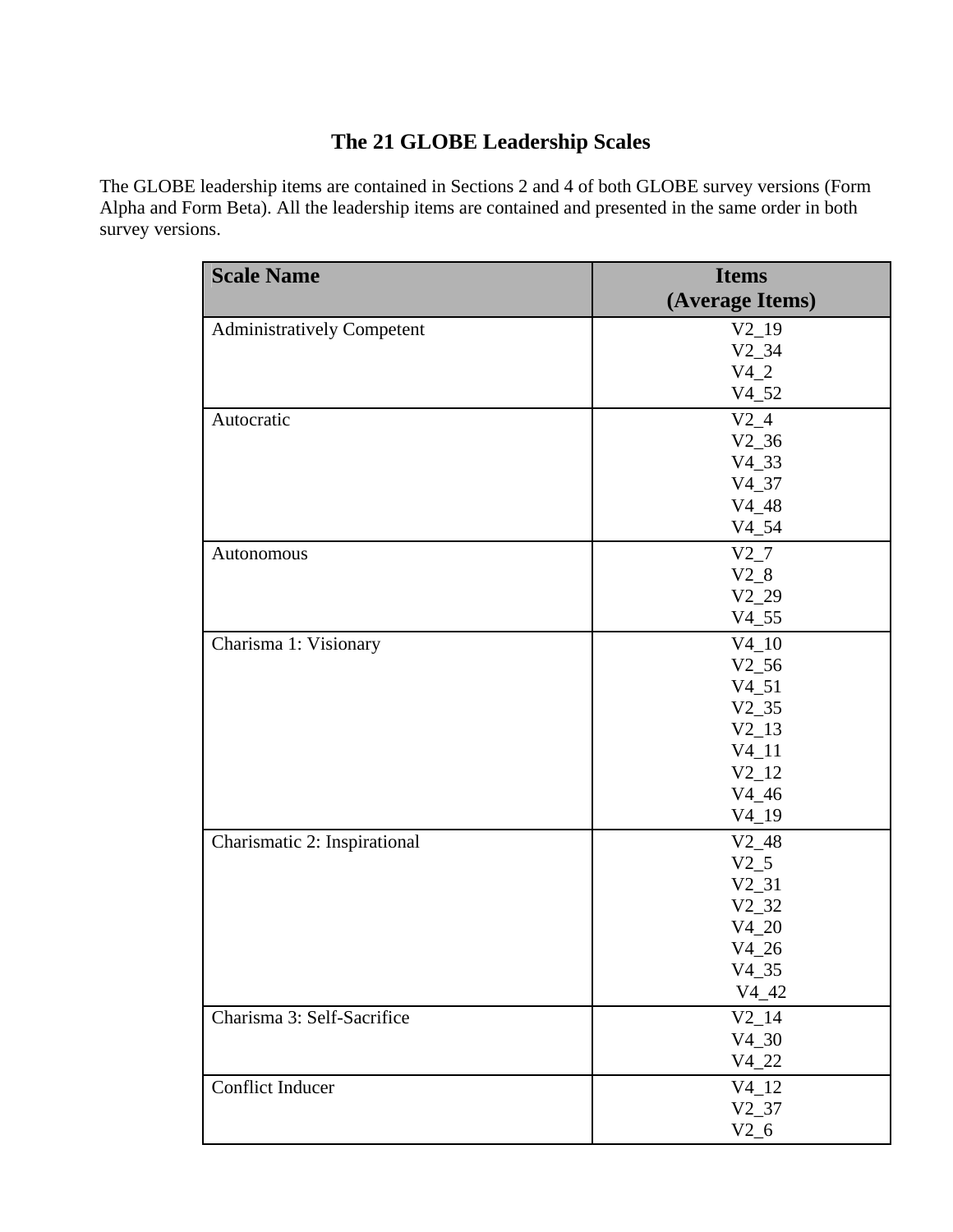| Decisive                | $V4_47$             |
|-------------------------|---------------------|
|                         | $V2_44$             |
|                         |                     |
|                         | $V4_8$              |
|                         | $V4$ <sub>-15</sub> |
| Diplomatic              | $V2_1$              |
|                         | $V2_{17}$           |
|                         | $V2_{21}$           |
|                         | $V2_18$             |
|                         | $V4_5$              |
| Face-Saver              | $V4_16$             |
|                         | $V4_45$             |
|                         | $V2_2$              |
| Humane-Oriented         | $V2_40$             |
|                         | $V2_{-}51$          |
|                         | $V4_32$             |
| Integrity               |                     |
|                         | $V2_15$             |
|                         | $V2_{.20}$          |
|                         | $V2_{16}$           |
| Malevolent              | $V4_50$             |
|                         | $V4_49$             |
|                         | $V2_50$             |
|                         | $V2_{-}46$          |
|                         | $V4_39$             |
|                         | $r4_{53}$           |
|                         | $V4_7$              |
|                         | $V4_6$              |
|                         | $r2_{-}43$          |
| Modesty                 | $V2_26$             |
|                         | $V2_{-}42$          |
|                         | $V4_18$             |
|                         | $V4_31$             |
|                         |                     |
| Participative           | $r4_4$              |
|                         | $r4_43$             |
|                         | $r4_14$             |
|                         | $r4_13$             |
| Performance-Oriented    | $V2_{11}$           |
|                         | $V4_24$             |
|                         | $V4_40$             |
| Procedural/Bureaucratic | $V4_56$             |
|                         | $V2_41$             |
|                         | $V4_{17}$           |
|                         | $V4_1$              |
|                         | $V4_25$             |
|                         |                     |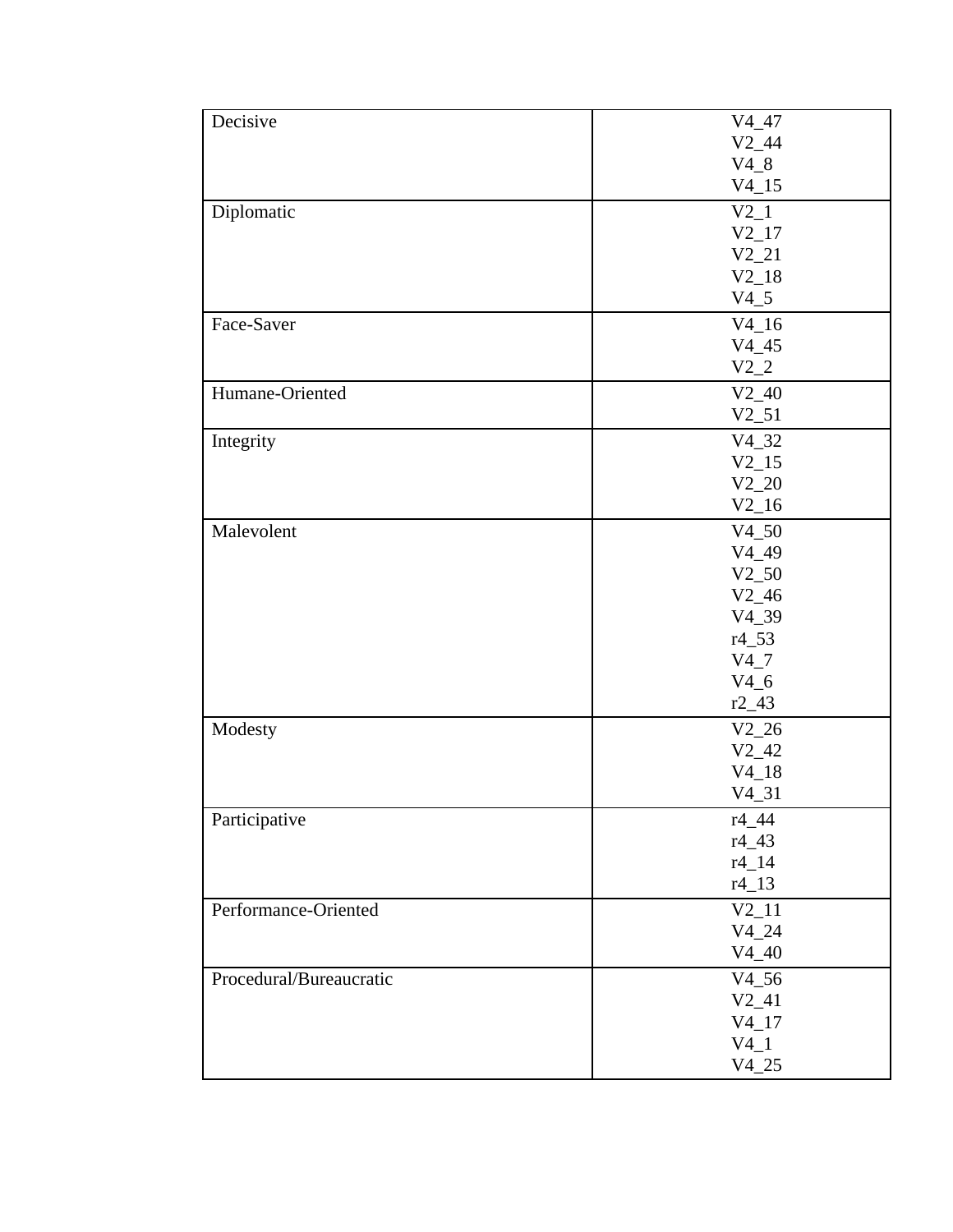| Team 1: Collaborative Team Orientation | $V4_27$  |
|----------------------------------------|----------|
|                                        | $V2_30$  |
|                                        | $V2_28$  |
|                                        | $V2_45$  |
|                                        | $V2_3$   |
|                                        | $V2_39$  |
| Team 2: Team Integrator                | $V4_23$  |
|                                        | $V4_38$  |
|                                        | $V4_4$   |
|                                        | $V2_22$  |
|                                        | $V2_25$  |
|                                        | $V4_36$  |
|                                        | $r2$ _52 |
| Self-Centered                          | $V2_23$  |
|                                        | $V4_29$  |
|                                        | $V2_47$  |
|                                        | $V2_38$  |
| <b>Status Conscious</b>                | $V4_9$   |
|                                        | $V4_28$  |
|                                        |          |

NOTE: The item names are interpreted as follows:

- The first number represents the section of the GLOBE survey.
- The second number represents the item within that section. For example, V4\_9 refers to item 9 in section 4 of the GLOBE survey. V2\_10 refers to item 10 in section 2 of the survey.

Finally, when the item starts with an "r" instead of a "V," the item should be reversecoded. Thus, r2\_52 refers to question 52 in section 2 and that this item should be reversecoded.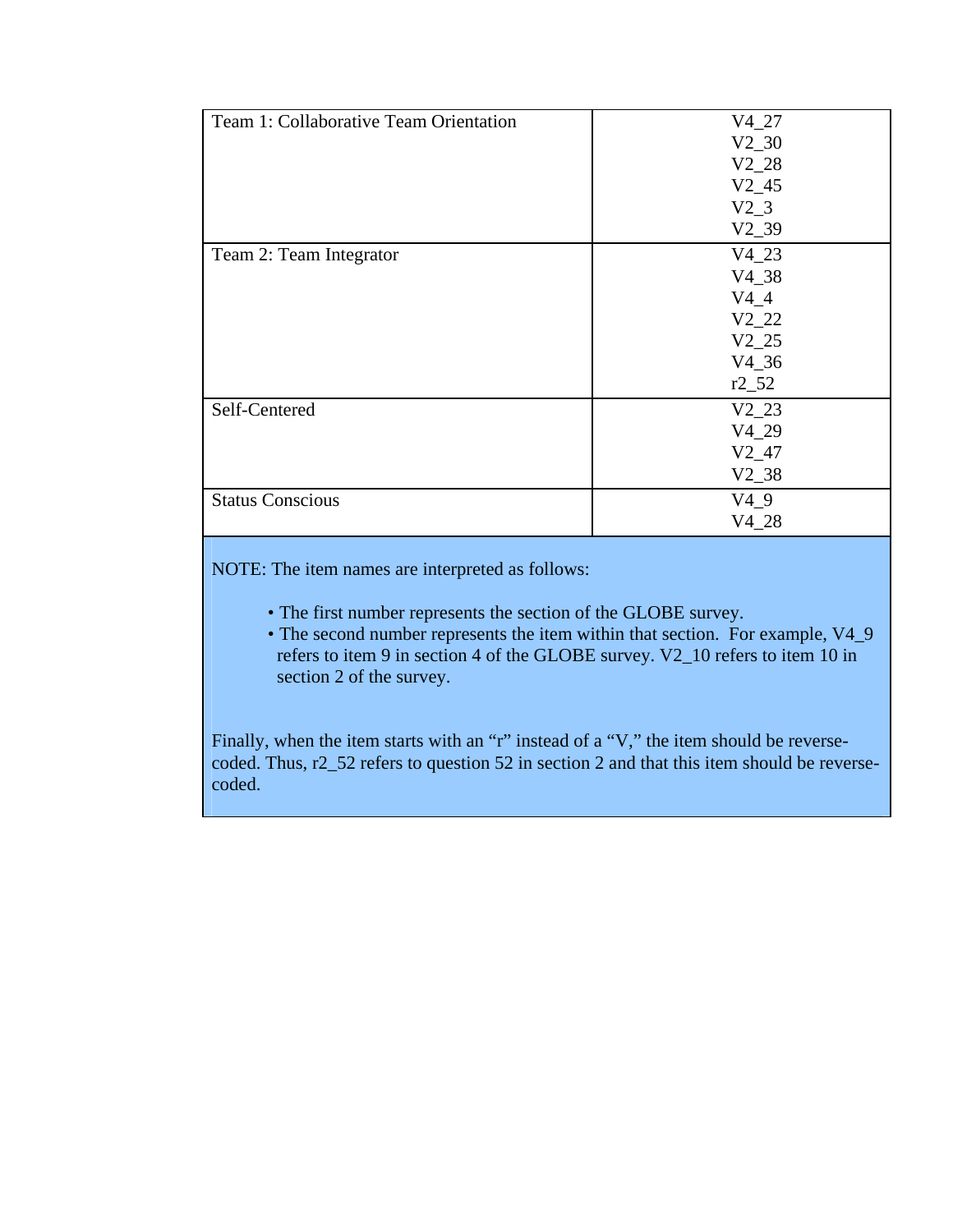# **The Six Second-Order Culturally Endorsed Leadership Scales (Global CLT Scales)**

| 1. Charismatic/Value-Based<br>Charismatic 1: Visionary<br>Charismatic 2: Inspirational<br>Charismatic 3: Self-Sacrifice<br>Integrity | 2. Team-Oriented<br>Team 1: Collaborative Team Orientation<br>Team 2: Team Integrator<br>Diplomatic<br>Malevolent (reverse-scored) |
|--------------------------------------------------------------------------------------------------------------------------------------|------------------------------------------------------------------------------------------------------------------------------------|
| Decisive<br>Performance-oriented                                                                                                     | Administratively competent                                                                                                         |
| 3. Self-Protective<br>Self-centered<br>Status conscious<br>Conflict inducer<br>Face-saver<br>Procedural                              | 4. Participative<br>Autocratic (reverse-scored)<br>Nonparticipative (reverse-scored)                                               |
| 5. Humane-Oriented<br>Modesty<br>Humane orientation                                                                                  | 6. Autonomous<br>Individualistic<br>Independent<br>Autonomous<br>Unique                                                            |

It should be noted that dimension 6 (Autonomous) is comprised of questionnaire items, not subscales. It is considered both a specific subscale and global dimension.

More specifically, the Global CLT scales were computed by first standardizing each of the 21 first-order leadership scales, creating composite scores by adding the appropriate standardized scales together, and then converting the obtained composite score to unstandardized values by using the classic test theory formulas for means and standard deviations of composite scores (see Nunnally and Bernstein, 1994).

We used the following SPSS syntax statements to create the Global CLT scales.

```
compute zChar_2d=sum(zch1vis,zch2insp,zch3sac,zinteg,zdecis,zperf). 
compute zTeam_2d=sum(zt1coll,zt2team,zdiplo,zrmalevo,zadminco). 
compute zNrci_2d=sum(zself,zstatus,zconflic,zface,zproced). 
compute zPart_2d=sum(zrauto,zrnonpar). 
compute zhum_2d=sum(zmodesty,zhuman). 
compute zauto_2d=mean(zautonom).
```

```
compute Char_2d=((zChar_2d*3.896055/4.62688)+35.09058)/6. 
compute team_2d=((zteam_2d*2.993195/3.821986)+28.81547)/5. 
compute nrcis_2d=((znrci_2d*3.66261/3.358717)+16.98613)/5. 
compute parti_2d=((zpart_2d*1.858398/1.766243)+10.73269)/2. 
compute hum_2d=((zhum_2d*1.811363/1.695923)+9.709433)/2. 
compute auton_2d=autonom. 
execute.
```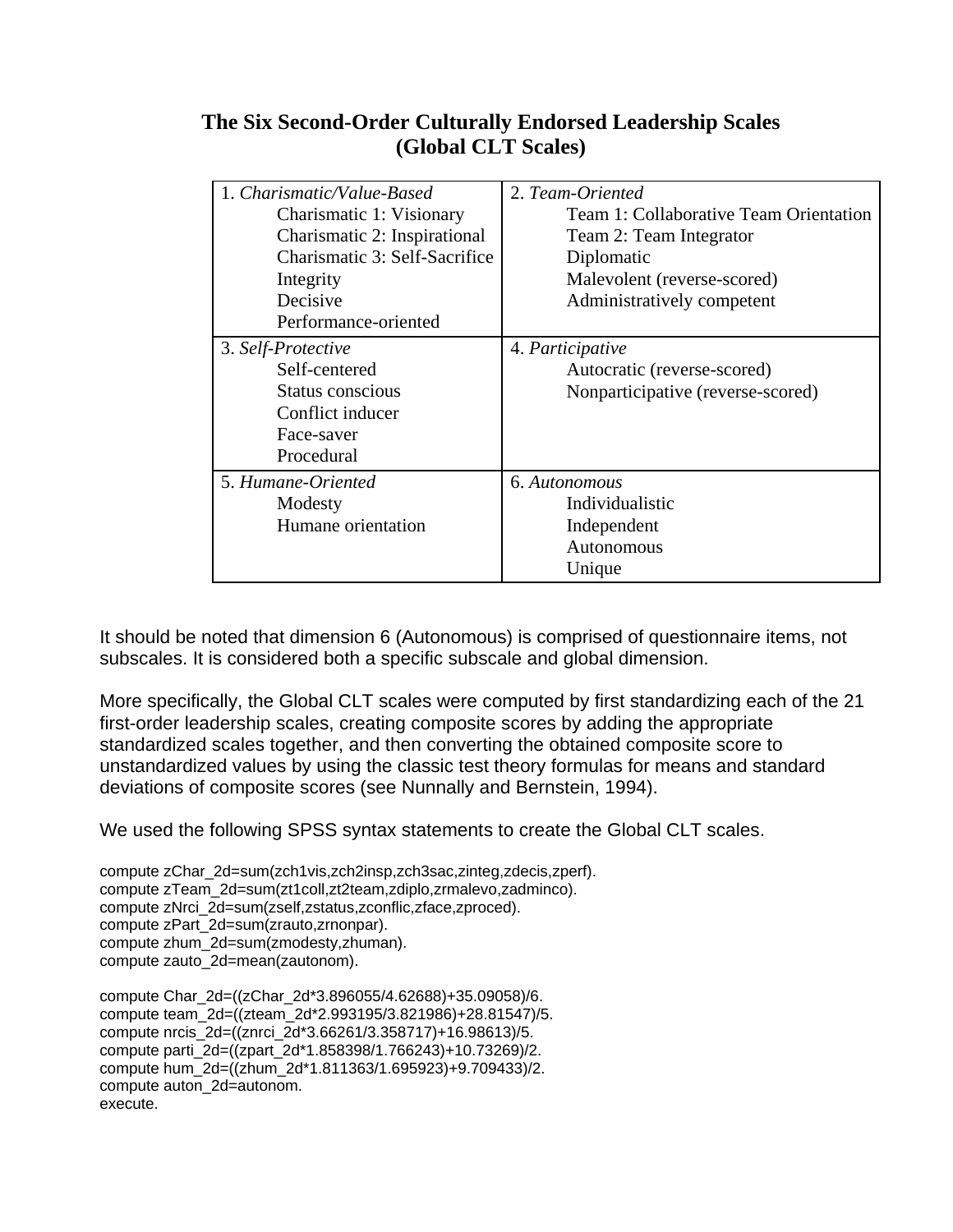## **The Organizational Culture Scales**

The GLOBE Organizational Culture scales are contained in Sections 1 and 3 of Form Alpha of the GLOBE survey. Section 1 of Form Alpha contains the organizational cultural practice items and Section 3 of Form Alpha contains the organizational cultural values items.

#### **The following SPSS syntax statements indicate the items in Section 1 of Form Alpha of the GLOBE survey that need to be reverse-coded:**

recode V1\_1 V1\_16 V1\_19 (1=7)(2=6)(3=5)(4=4)(5=3)(6=2)(7=1). recode V1\_31 V1\_3 V1\_4 V1\_8 V1\_13 V1\_25 (1=7)(2=6)(3=5)(4=4)(5=3)(6=2)(7=1). recode V1\_7 V1\_30 V1\_9 V1\_21 V1\_24 V1\_29 (1=7)(2=6)(3=5)(4=4)(5=3)(6=2)(7=1). recode V1\_15 V1\_18 V1\_20 V1\_27 V1\_26 V1\_23 (1=7)(2=6)(3=5)(4=4)(5=3)(6=2)(7=1). recode V1\_11 V1\_33  $(1=7)(2=6)(3=5)(4=4)(5=3)(6=2)(7=1)$ .

#### **Here is the syntax for creating the Organizational Cultural Practices (AS IS) scales:**

Uncertainty Avoidance Organizational Practices=mean(V1\_1,V1\_16,V1\_19). Future Oriented Organizational Practices =mean(V1\_3,V1\_4,V1\_8). Power Distance Organizational Practices =mean(V1\_5,V1\_13,V1\_25). Collectivism 1 Organizational Practices =mean(V1\_7,V1\_12,V1\_30). Humane Orientation Organizational Practices =mean(V1\_9,V1\_21,V1\_24,V1\_29). Performance Orientation Organizational Practices =mean(V1\_15,V1\_18,V1\_20,V1\_27). Collectivism 2 Organizational Practices =mean(V1\_11,V1\_23,V1\_26,V1\_28,V1\_33). Gender Egalitarianism Organizational Practices =mean(v1\_17, v1\_22, v1\_34). Assertiveness Organizational Practices  $=8$ -mean(v1\_2, v1\_6, v1\_10, v1\_14).

#### **The following SPSS syntax statements indicate the items in Section 3 of Form Alpha of the GLOBE survey that need to be reverse-coded:**

recode V3\_1 V3\_16 V3\_19 V3\_24 (1=7)(2=6)(3=5)(4=4)(5=3)(6=2)(7=1). recode V3\_25 V3\_3 V3\_4 V3\_8 V3\_13 V3\_26 V3\_34 (1=7)(2=6)(3=5)(4=4)(5=3)(6=2)(7=1). recode V3\_36 V3\_7 V3\_28 V3\_9 V3\_21 V3\_32 (1=7)(2=6)(3=5)(4=4)(5=3)(6=2)(7=1). recode V3\_38 V3\_15 V3\_18 V3\_20 V3\_33 V3\_11 V3\_23 V3\_27 (1=7)(2=6)(3=5)(4=4)(5=3)(6=2)(7=1).

#### **Here is the syntax for creating the Organizational Cultural Values (SHOULD BE) scales:**

Uncertainty Avoidance Organizational Values=mean(V3\_1,V3\_16,V3\_19,V3\_24). Future Orientation Organizational Values =mean(V3\_3,V3\_4,V3\_8,V3\_30). Power Distance Organizational Values =mean(V3\_5,V3\_13,V3\_36). Collectivism 1 Organizational Values =mean(V3\_7,V3\_12, V3\_40). Humane Orientation Organizational Values =mean(V3\_9,V3\_21,V3\_32,V3\_38). Performance Orientation Organizational Values =mean(V3\_15,V3\_18,V3\_20,V3\_33). Collectivism 2 Organizational Values =mean(V3\_11,V3\_23,V3\_27,V3\_29,V3\_31,V3\_37). Gender Egalitarianism Organizational Values =mean(v3\_17, v3\_25, v3\_39, v3\_41). Assertiveness Organizational Values =8-mean(v3  $2$ , v3  $10$ , v3  $14$ ). execute.